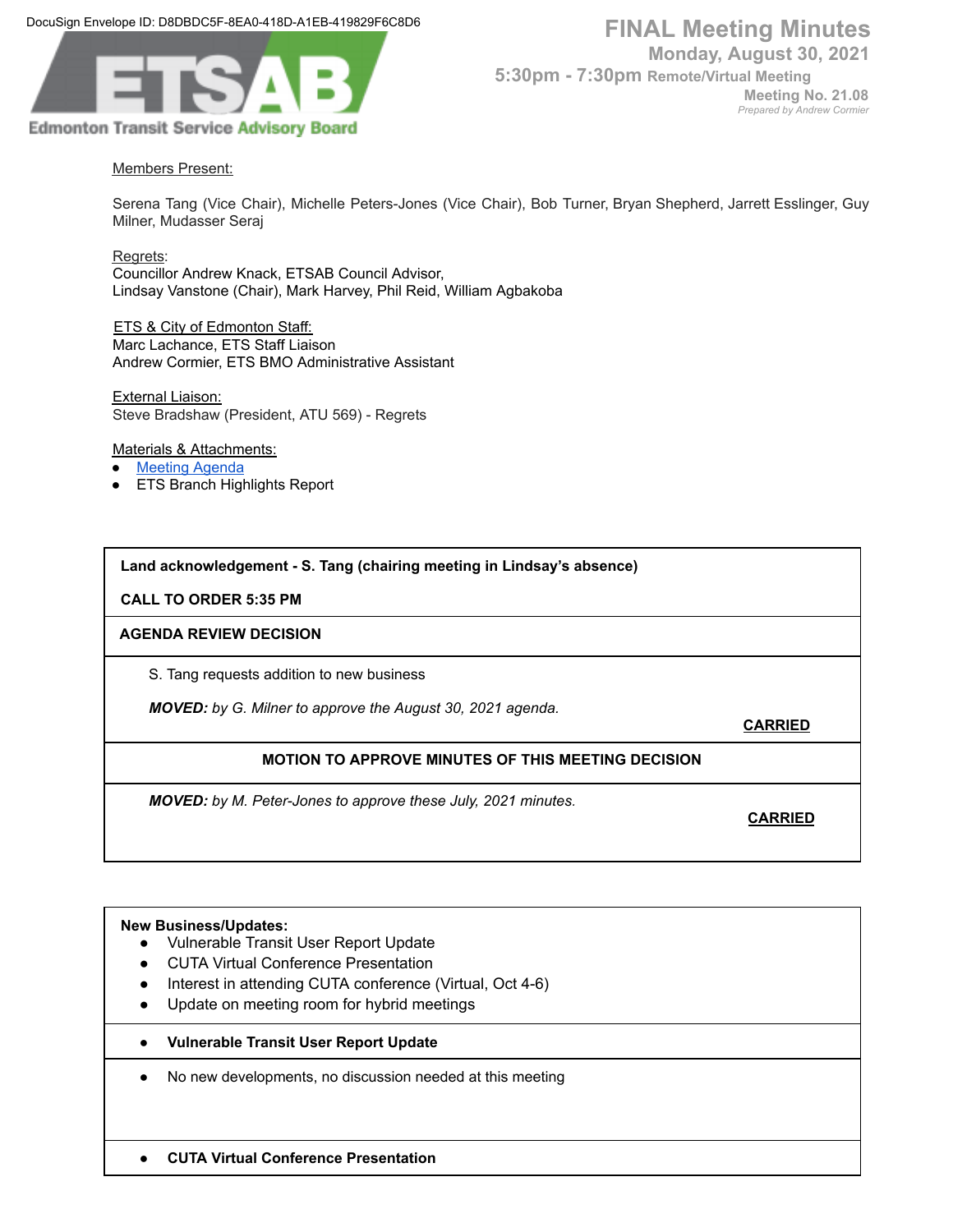DocuSign Envelope ID: D8DBDC5F-8EA0-418D-A1EB-419829F6C8D6<br>I DocuSign Envelope ID: O is ang discusses that she is setting up the video presentation required for CUTA ( ⊇ Presentations. ● If members would like to contribute to this, please message or email S. Tang, as it is due September 6. **● Interest in attending CUTA conference (Virtual, Oct 4-6)** ● M. Lachance confirms it will be possible to register 2, possibly 3 attendees for ETSAB ● S. Tang will likely be putting her name forward as a potential attendee and encourages other members to do so if they wish ● G. Milner discussed attending the conference the prior year **● Update on meeting room for hybrid meetings** ● Two rooms in ET have been booked, including a room previously used as well as an 8 person room (with distancing). ○ Will require calendar meeting updates to support virtual attendance. ○ For food, individual meals will be ordered - please ensure that you indicate your attendance intentions ○ Parking will be confirmed ○ Masks will be required for the foreseeable future ○ In-person is options, members can still choose to attend virtually

DocuSign Envelope ID: 5B72FCCC-D2C3-4568-8977-F49B015F0FC3

1 | Page

| <b>Safety and Security</b>                                                                                                                                                                                                                                                                                                                                                                                                  | <b>M.Peters-Jones</b> |  |  |  |
|-----------------------------------------------------------------------------------------------------------------------------------------------------------------------------------------------------------------------------------------------------------------------------------------------------------------------------------------------------------------------------------------------------------------------------|-----------------------|--|--|--|
| M. Peters-Jones presents updates on discussions by members of the subcommittee.<br>Progressing positively and will likely have a draft after next meeting in September                                                                                                                                                                                                                                                      |                       |  |  |  |
| <b>Sustainable and Equitable Funding Models</b>                                                                                                                                                                                                                                                                                                                                                                             |                       |  |  |  |
| Met on August 10th. Given the complexity of the topic, the group has worked on revising it<br>$\bullet$<br>and preparing updates related to budget and timelines as well as City definitions. Will be<br>sending an information request list to Marc soon.<br>Will the upcoming municipal election affect the subcommittee?<br>$\bullet$<br>Upcoming Council will be undertaking budget, so will be a big project with them |                       |  |  |  |

| <b>External Updates</b>             |                    |
|-------------------------------------|--------------------|
| <b>ATU 569</b>                      | S. Bradshaw        |
| Steve absent<br>$\bullet$           |                    |
| <b>ETS Branch Highlights Report</b> | <b>M. Lachance</b> |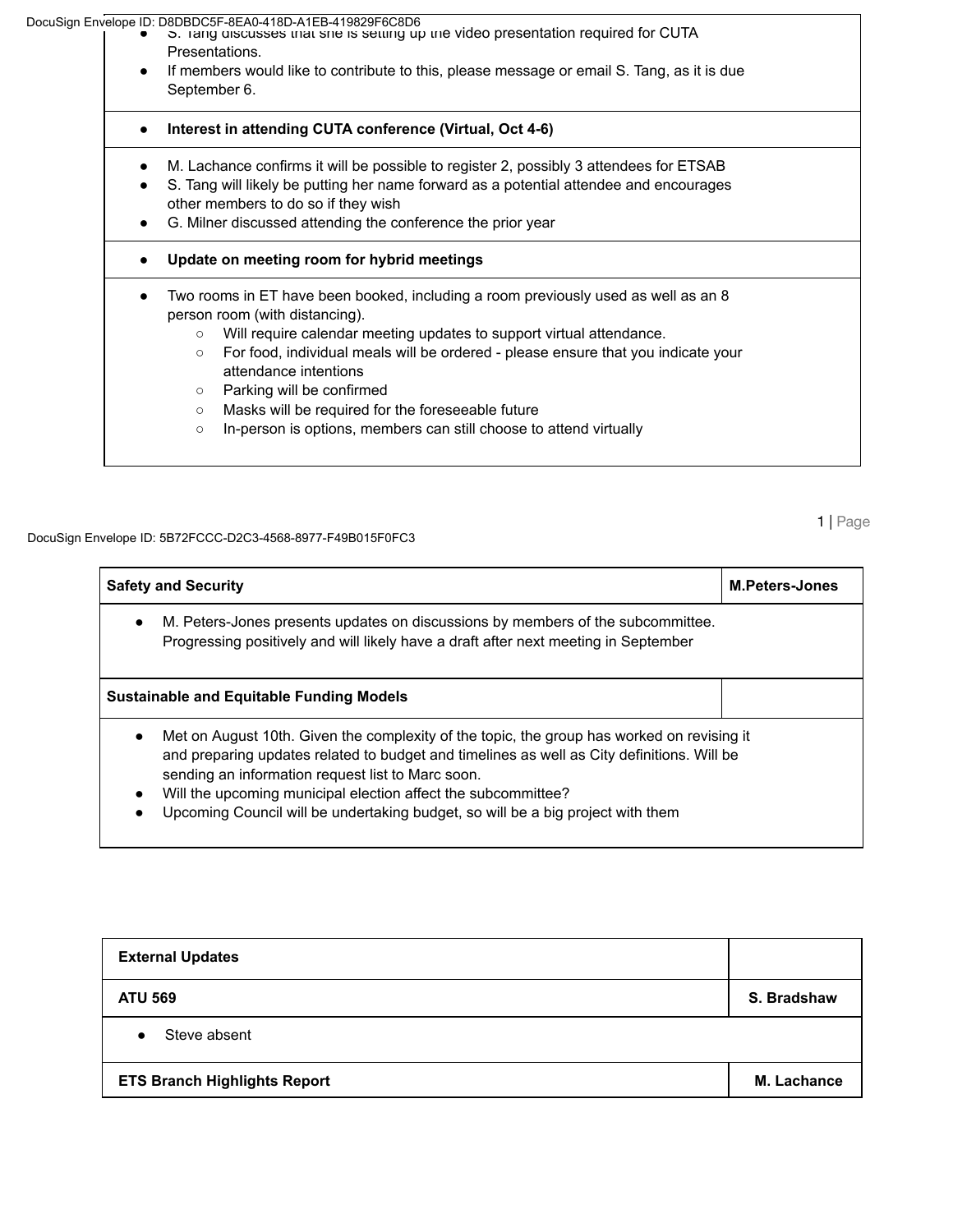|  | DocuSign Envelope ID: D8DBDC5F-8EA0-418D-A1EB-419829F6C8D6                                        |                |
|--|---------------------------------------------------------------------------------------------------|----------------|
|  | M. Lachance begins presenting Kidership numbers, expected impacts to ridership related            |                |
|  | to 4th wave as well as school returning to session.                                               |                |
|  | Discussion of Safety on Transit Survey and Council decision to re-institute masks on transit      |                |
|  | rules. Additional updates regarding service updates and upcoming safety improvements as           |                |
|  | well as other changes.                                                                            |                |
|  | G. Milner asks, re Transit On-Demand, they have removed all shelters in my                        |                |
|  | neighbourhood for the On-Demand stops. What was the reason for removal? For Winter,               |                |
|  | will they still have snow removal?                                                                |                |
|  | Marc will follow up on specific area as well as snow protocol<br>$\circ$                          |                |
|  | J. Esslinger asks, West Ed transit centre and LRT construction, over the weekend there            |                |
|  | was a helicopter showing big change. I only saw 4 bus shelters, is this temporary? Also           |                |
|  | saw a section of grass and wondered if there will be snow clearing and other accessibility        |                |
|  | adjustments for this area?                                                                        |                |
|  | Marc will follow up, it is true that there is size and shape restrictions impacting<br>$\circ$    |                |
|  | some of the choices, will get more info regarding this for committee                              |                |
|  | G. Milner flags that some shelters have arrived in Edmonton, but apparently there<br>$\circ$      |                |
|  | hasn't been time to install them yet                                                              |                |
|  | Michelle. P-J asks: talking to a new student, Do they need to use the smart cards with ID?        |                |
|  | or just ARC card?                                                                                 |                |
|  | Marc - ARC cards are non-transferrable (except between students at the same                       |                |
|  | institution) and would be treated as fare evasion                                                 |                |
|  | S. Tang - any date for ARC card testing?                                                          |                |
|  | Marc - No update on the timeline for the pilot<br>$\circ$                                         |                |
|  |                                                                                                   |                |
|  | <b>Councillor Emerging Issues Update</b>                                                          | A. Knack       |
|  |                                                                                                   |                |
|  | Andrew Knack absent                                                                               |                |
|  |                                                                                                   |                |
|  |                                                                                                   |                |
|  |                                                                                                   |                |
|  | <b>Edmonton Arts Council - EAC</b>                                                                | S. Tang        |
|  |                                                                                                   |                |
|  | • No update sent to S. Tang, she will be connecting with them and asking if an update is upcoming |                |
|  |                                                                                                   |                |
|  |                                                                                                   |                |
|  |                                                                                                   |                |
|  |                                                                                                   |                |
|  | <b>Accessibility Advisory Committee - AAC</b>                                                     | M. Peter Jones |
|  |                                                                                                   |                |
|  | No further update, M. Peters-Jones awaiting update                                                |                |
|  |                                                                                                   |                |
|  |                                                                                                   |                |
|  | <b>Monthly Branch Update with Carrie</b>                                                          | L. Vanstone    |
|  |                                                                                                   |                |
|  | Lindsay had discussion with Carrie, including discussion of masks on transit, council             |                |
|  | discussion and other issues                                                                       |                |
|  | Also updates on some upcoming projects including light rail vehicles.                             |                |
|  | G. Milner - Clarification on the high floor LRT?<br>$\circ$                                       |                |
|  | Marc - distinction between LRT and streetlevel<br>$\circ$                                         |                |
|  | J. Esslinger - Any discussions with the Federal Government?                                       |                |
|  | Made commitment to funding for transit a while back?                                              |                |
|  | S. Tang - will add to next discussion between Lindsay and Carrie                                  |                |